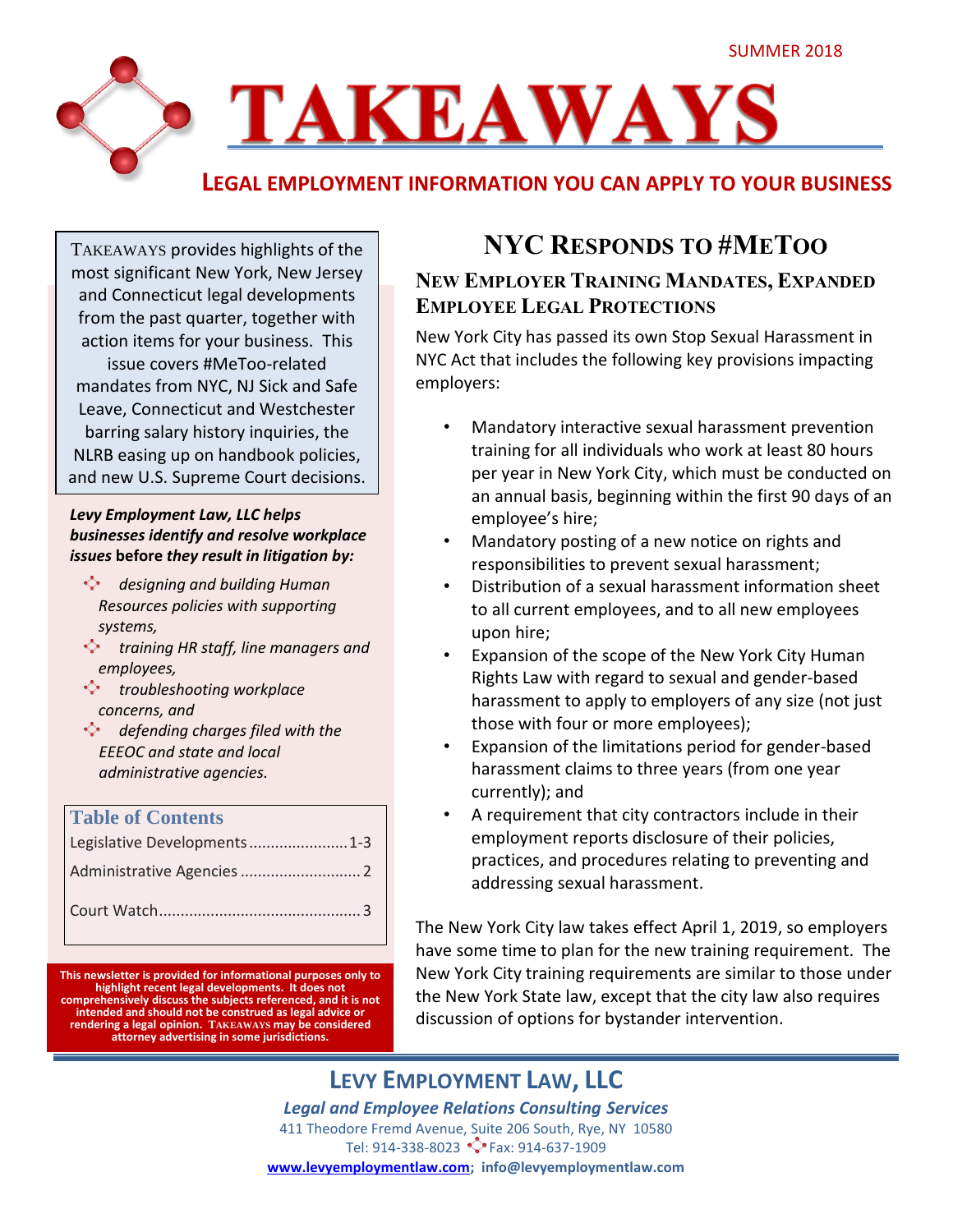### **NLRB General Counsel Issues Welcome Respite on Employee Handbooks**

New "Guidance on Handbook Rules Post-*Boeing,*" issued by the NLRB General Counsel on June 6, 2018, offers relief to employers by authorizing many handbook clauses that had been targeted as suspect or struck down by the Board in recent years. The General Counsel pronounced in this new memorandum that "ambiguities in rules are no longer interpreted against the drafter, and generalized provisions should not be interpreted as banning all activity that could conceivably be included."

The following types of handbook policies are to be recognized as "always lawful":

- Civility rules, such as those prohibiting rude or discourteous behavior or disparaging or offensive language;
- No-photography and no-recording rules;
- Rules against insubordination, non-cooperation or on-the-job conduct that adversely affects operations;
- Disruptive behavior rules, such as against disorderly conduct or creating a disturbance on work premises or during work hours;
- Rules protecting confidential, proprietary and customer information or documents (other than wage information);
- Rules against defamation or misrepresentation;
- Rules against using employer logos or intellectual property;
- Rules requiring authorization to speak as a representative of the company; and
- Rules banning disloyalty, nepotism or selfenrichment.

More broadly phrased policies on these same subjects will be subject to a balancing test. For example, confidentiality protection that extends beyond confidential and proprietary information to "employee information" generally, or prohibiting use of an employer's name, as distinct from its logo or trademark, will be reviewed based on:

- how employees will likely interpret the rule,
- the kinds of examples provided,
- the type and character of the workplace,
- whether the rule actually caused employees to refrain from engaging in protected activity, and
- the ease with which an employer could tailor the rule to accommodate its business interests and the employees' protected rights.

The General Counsel explained that rules that specifically ban protected concerted activity, or that are promulgated directly in response to organizing or other protected concerted activity, remain unlawful.

### **New Jersey Adopts State-Wide Sick and Safe Leave**

Ending the piecemeal approach that has proliferated in many cities and other localities over the past several years, New Jersey has finally adopted a state-wide paid sick and safe leave law, which takes effect October 29, 2018. The new law will apply to all private employers in the state of New Jersey, and grant employees up to 40 hours (5 days) of paid sick and safe leave, accrued at a rate of one hour for every 30 hours worked.

Under the New Jersey law, leave can be used for any of the following:

- Diagnosis, care, treatment, or recovery for the employee's own mental or physical condition (inclusive of preventive care);
- Diagnosis, care, treatment, or recovery for a family member's mental or physical condition (including preventive care);
- Time needed as a result of an employee's or family member's status as a victim of domestic or sexual violence (including counseling, legal services, or participation in any civil or criminal proceedings related to same);
- Time when the workplace, school, or childcare is closed by order of a public official due to a public health concern; and
- Time to attend a school-related conference or meeting. (*Cont'd on p. 3)*

### **LEVY EMPLOYMENT LAW, LLC**

*Legal and Employee Relations Consulting Services* 411 Theodore Fremd Avenue, Suite 206 South, Rye, NY 10580 Tel: 914-338-8023 \*\* Fax: 914-637-1909 **[www.levyemploymentlaw.com;](http://www.levyemploymentlaw.com/) info@levyemploymentlaw.com**